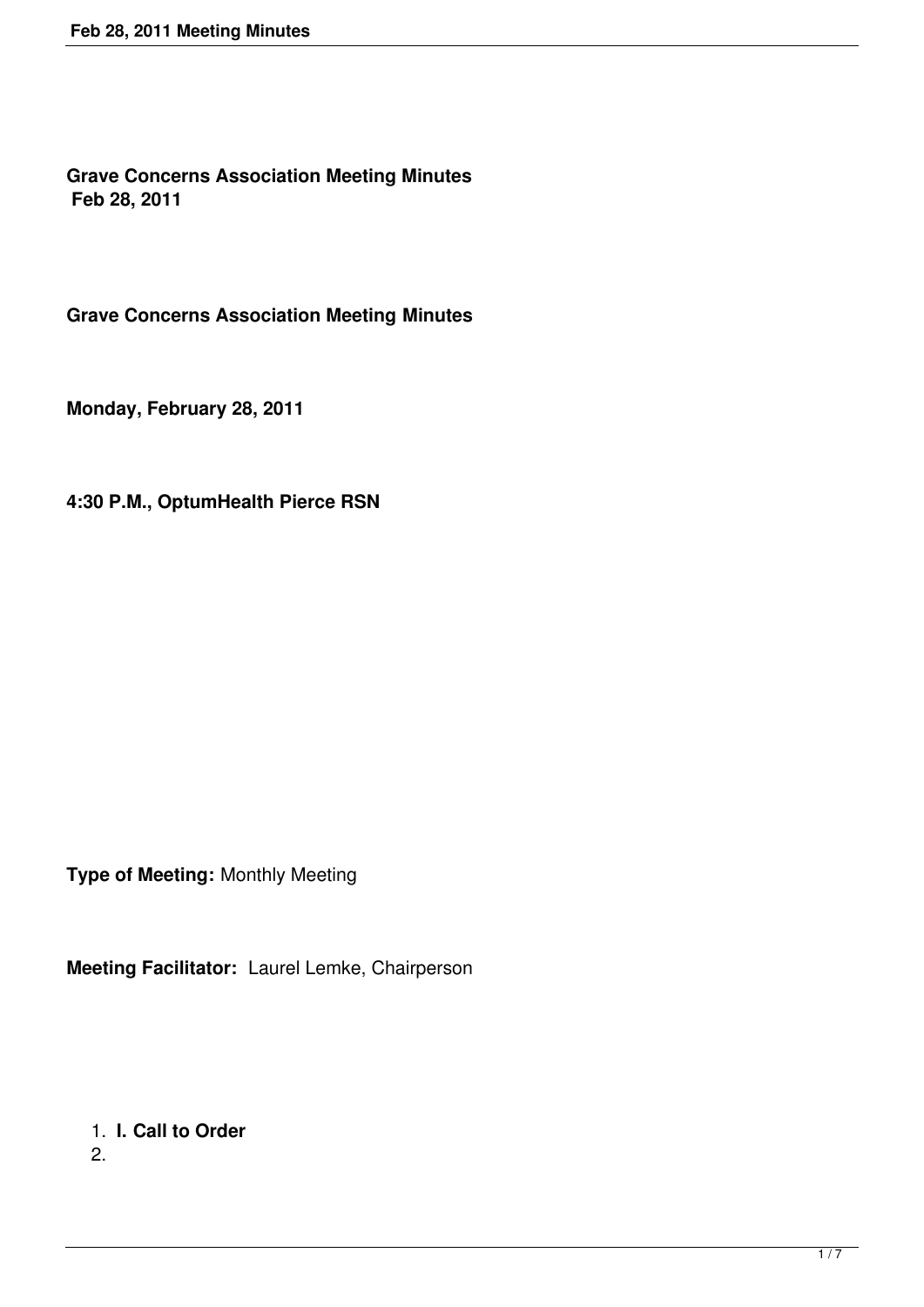## 1. **II. Introductions/Attendance/Approval of minutes from last meeting.**

Minutes were approved. Joy Henderson agreed to take minutes for this meeting.

**Attendance:** Laurel Lemke, Michael Hardie, Chris Wolpert, Becky Huber, Carla Wutz, Lynn Stagg, Joy Henderson, Geoff Piper , Dan Lasham.

#### 1. **III. Treasurer's Report:**

ACU Account: Savings: \$50.01; Checking: \$7,359.48

Western State Hospital Account: \$233.35

Need to resubmit invoice for \$400 from the Greater Puget Sound consumer Coalition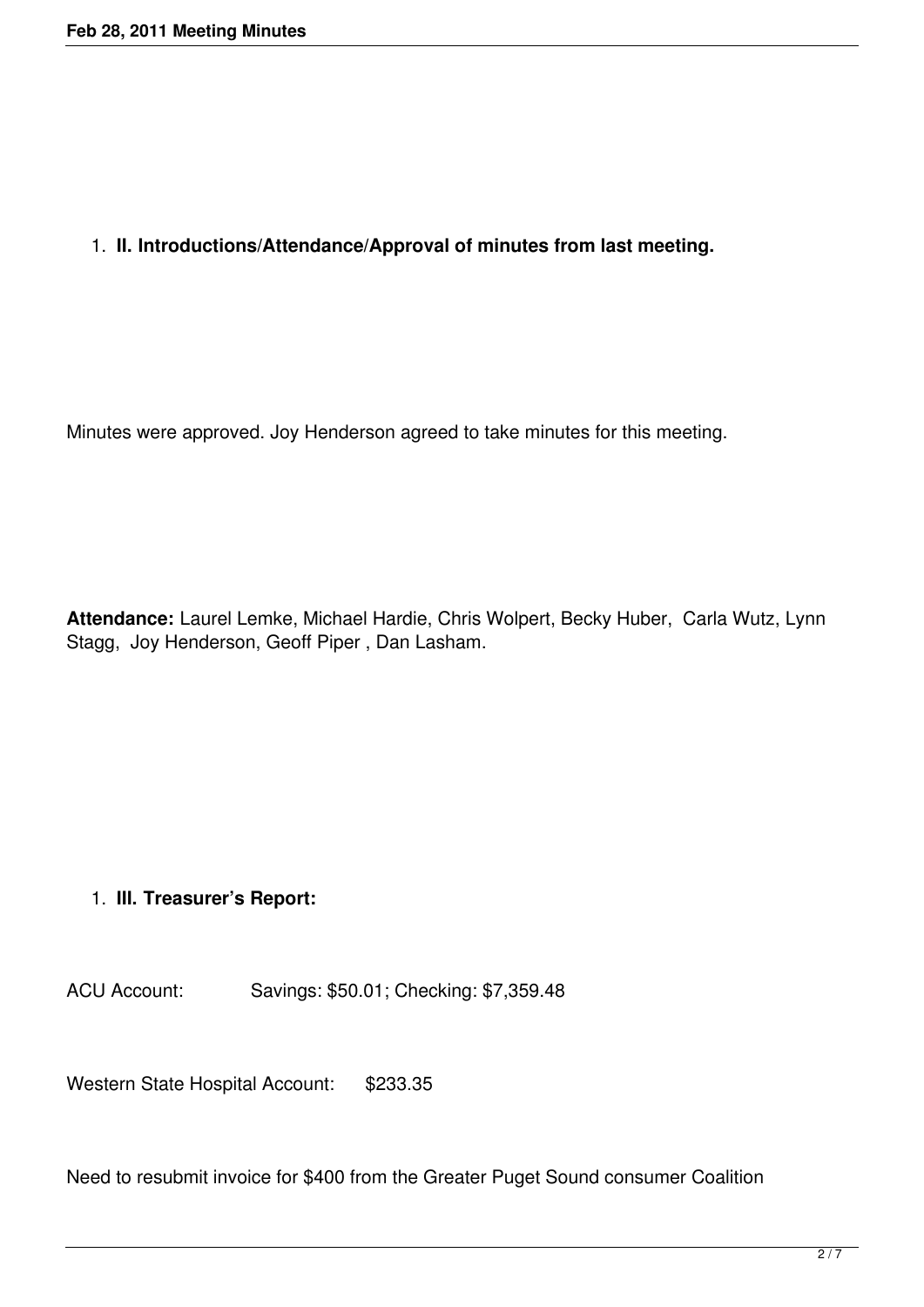Laurel paid hosting fee for website hosting. Reimbursement about \$20.00.

 1. **IV. Vice Chair's Report:** Carol Slaughter (excused). Marker order update: the remaining known markers from the perimeter project have been ordered. Carla Wutz. Carla made colored copies of her work on the perimeter project. \$71.00 reimbursement needed. Michael moved, Becky seconded the motion.

2.

## 1. **V. Old Business**

 2. Modern Woodmen Matching Funds Fundraiser at Joseppi's March 21: Chris Wolpert (subcommittees and/or assignments).

 1. Horace Hinds Civil War marker: Laurel Lemke. The marker was ordered by the family last year, but did not arrive at Western State Hospital. Laurel asked David Riggs to help follow up with the family about locating the marker, so it could hopefully be placed by the Civil War Reenactment Event April 30 to May 1 in Fort Steilacoom Park.

 1. Database: Carla Wutz (Request for reimbursement of printing costs) Carla made colored copies of her work on the perimeter project. \$71.00 reimbursement needed. Michael moved, Becky seconded the motion.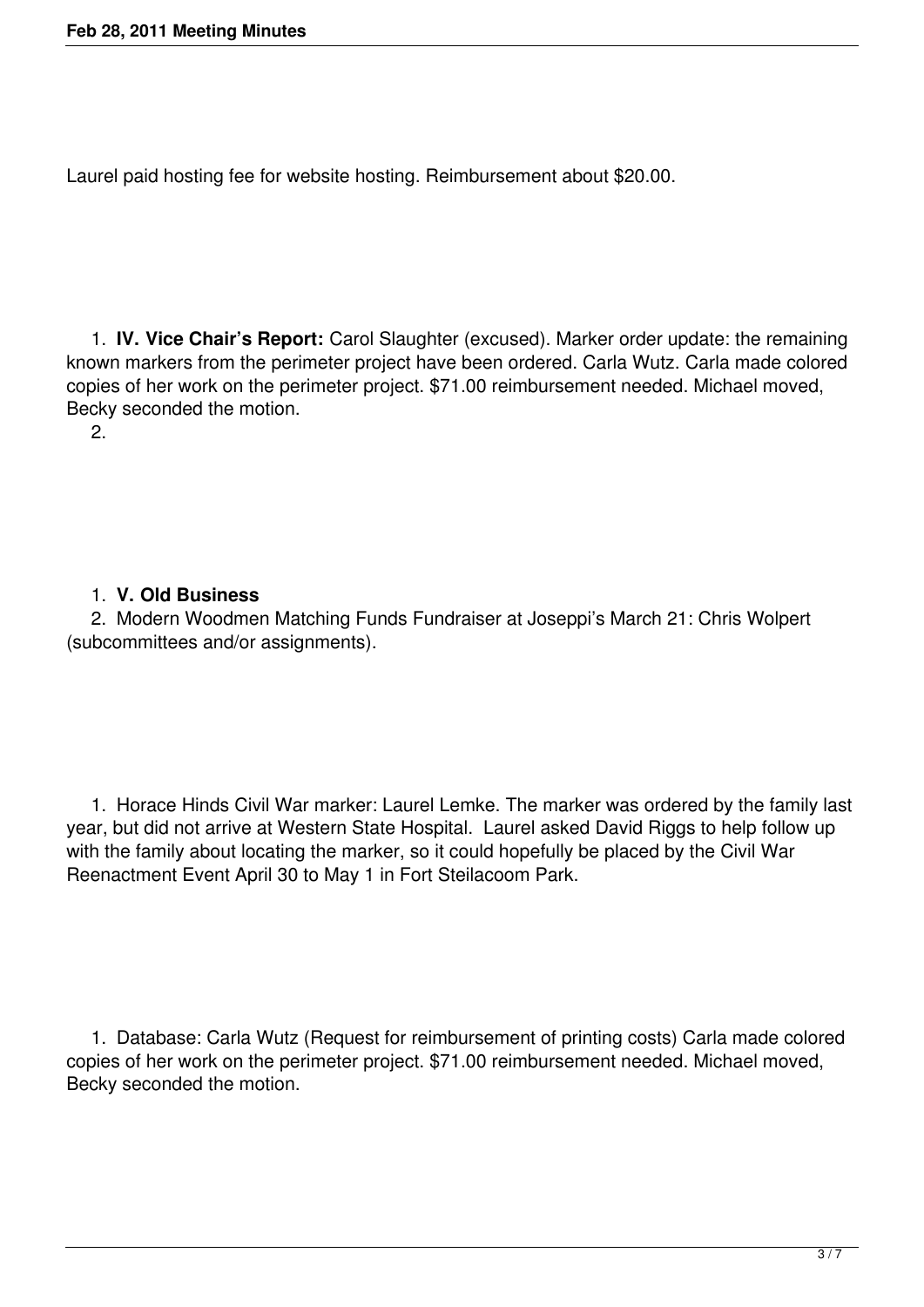D. Kiosk repair: The Lakewood Parks and Recreation Department repaired the kiosk which collapsed during the late November windstorm.

E. Parks Appreciation Day: April 16, 2011. 40 stones ready to be placed.

F. Becky Huber announced that Carla Wutz was recognized by Heritage Association at the February annual meeting in the "Individual Category" for 260 hours of volunteering.

#### 1. **New Business**

 2. Banner: We want to make a banner before Woodsman Fundraiser at Joseppi's. 6' or smaller 6x3 with logo name and website. Doing the remarkable. Suggestion for name tags with the Grave Concerns logo?

 1. Flag Pole. We need clips on flag pole repaired. Rosemary recommended asking assistance from David Riggs, Mountain View Cemetery Superintendent.

1. Christ Lutheran Weekend of Compassion: May 14 to 15. They will help with needed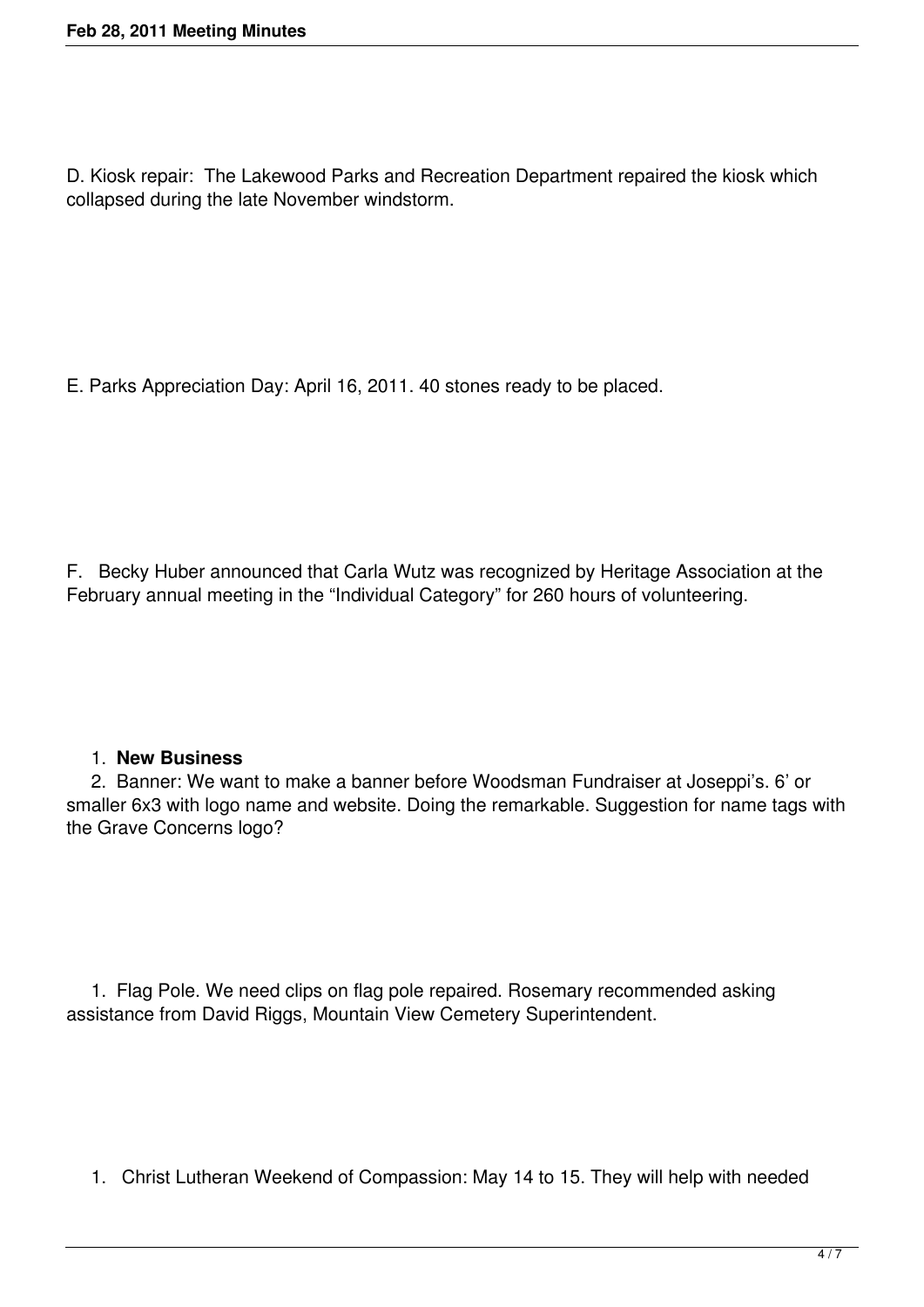projects, e.g. change the display in the kiosk, install markers, or help with grave grooming.

 1. NAMI Walk May 14. Michael Hardie and OptumHealth staff will be at this event. Grave Concerns is interested in volunteers to do grave grooming or walk.

 1. Civil War Reenactment, April 30 to May1, Fort Steilacoom Park. Possible activities: dedicate marker of Horace Hinds, share information about Chester Cooley, offer coffee for donation in cemetery.

 1. Release of Kris Reisinger's *Cemeteries of Tacoma,* mid June or July to be in conjunction with the Tacoma Historical Society tour of Tacoma Cemetery. Grave Concerns may consider a possible book signing event with Kris.

 1. Heritage Society Heritage Happens month, September 10, 2011. Becky and Laurel reported that we have the opportunity to be part of a county wide month long event. We can invite people to participate during the Installation Day planned for Saturday, September 10 (which is also living history day at historic Fort Steilacoom). We also have the opportunity to be part of a history exhibit at the Puyallup Fair and provide volunteer docents for the event.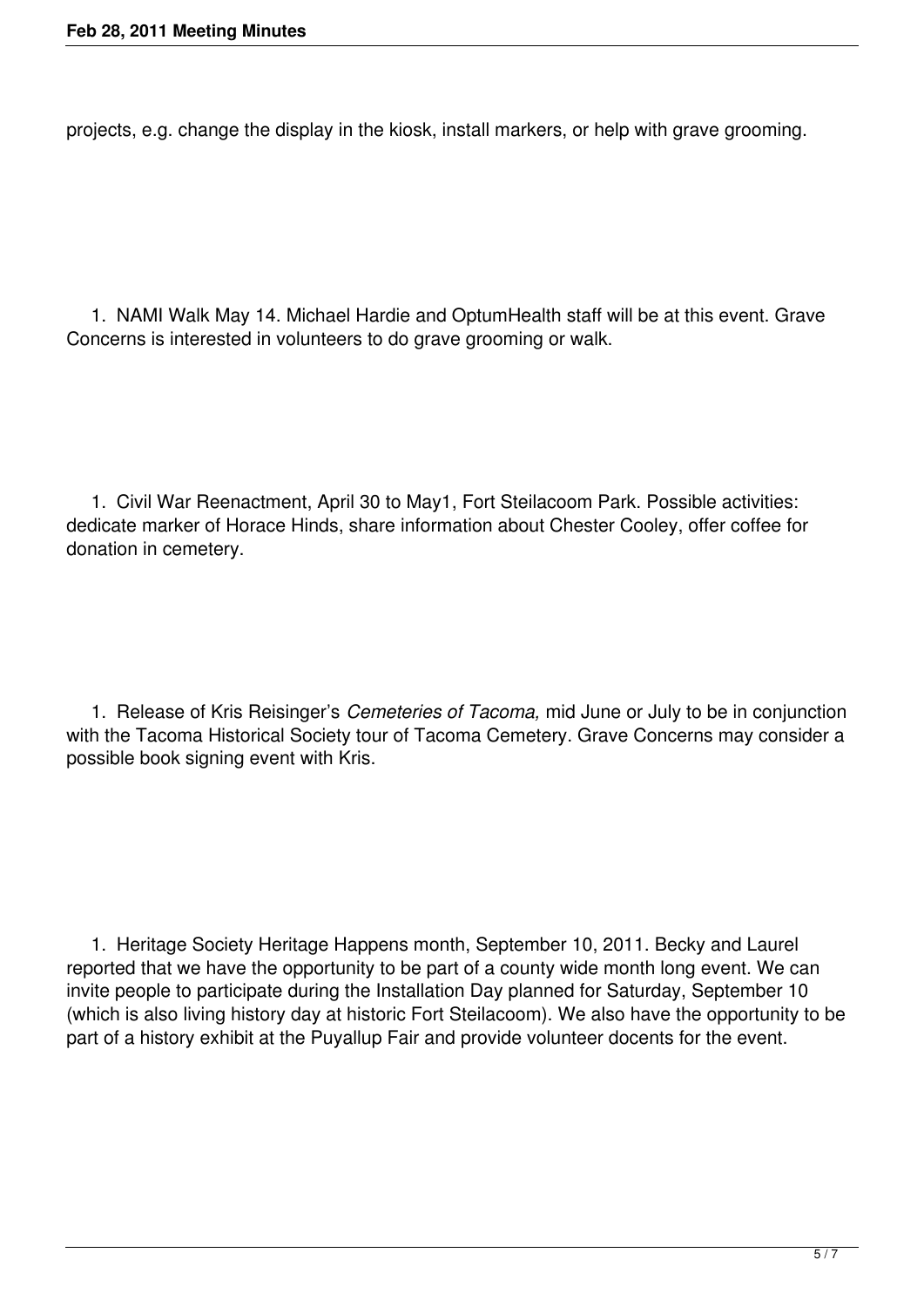1. Traveling display: Meg Justus. We are looking into getting a traveling display and grant.

# 1. **Committee Reports:**

- Event Planning Committee: Rosemary Chaput

 - Historical Committee: Laurel Lemke/Carla Wutz/Joy Henderson. We spent a few weekends sorting and organizing records for Grave Concerns.

- Research Committee: Carol Slaughter/Becky Huber/Carla Wutz

 - Fundraising Committee: Donations for the Fundraiser; Rosemary-Jewelry, Timeshare: Laurel will contact John Lowry, Michael- tea basket, Shannon Krueger- Sensaria natural products, Chris (Modern Woodman) Entertainment or stereo, Carol-bags and many more.

 - Volunteer Coordinator/Committee: Michael Hardie /Carla Wutz. We need a list of volunteers by March 21 st. A list was created and passed around for volunteer sign up. PeaceOut, Inc. will be at the fundraiser to assist with hosting and bussing tables.

- Publicity Committee: Laurel Lemke, Karen Young, Geoff Piper
- Website, Brochure, Folding display board, Laurel Lemke

 - Bylaws: Joy Henderson. Bylaws were found and retyped. Will be shared with committee volunteers Karen Young and Margaret Brammall.

# **Announcements:**

 - Next Meeting Monday April 11, 2011, 5:30 p.m. at the Historic Fort Steilacoom quarters two.

- Presentation to Steilacoom Kiwanis Club on Thursday, March 17, 7:00 a.m.

- The final statewide ROI meeting will be held on Wednesday, March 23rd at the SeaTac Holiday Inn, Queen Ann Room. We will be meeting from 9 a.m. to 4 p.m., and lunch will be provided. RSVP to Laurel by March 14.

- Upcoming presentation at Lakewood Historical Society